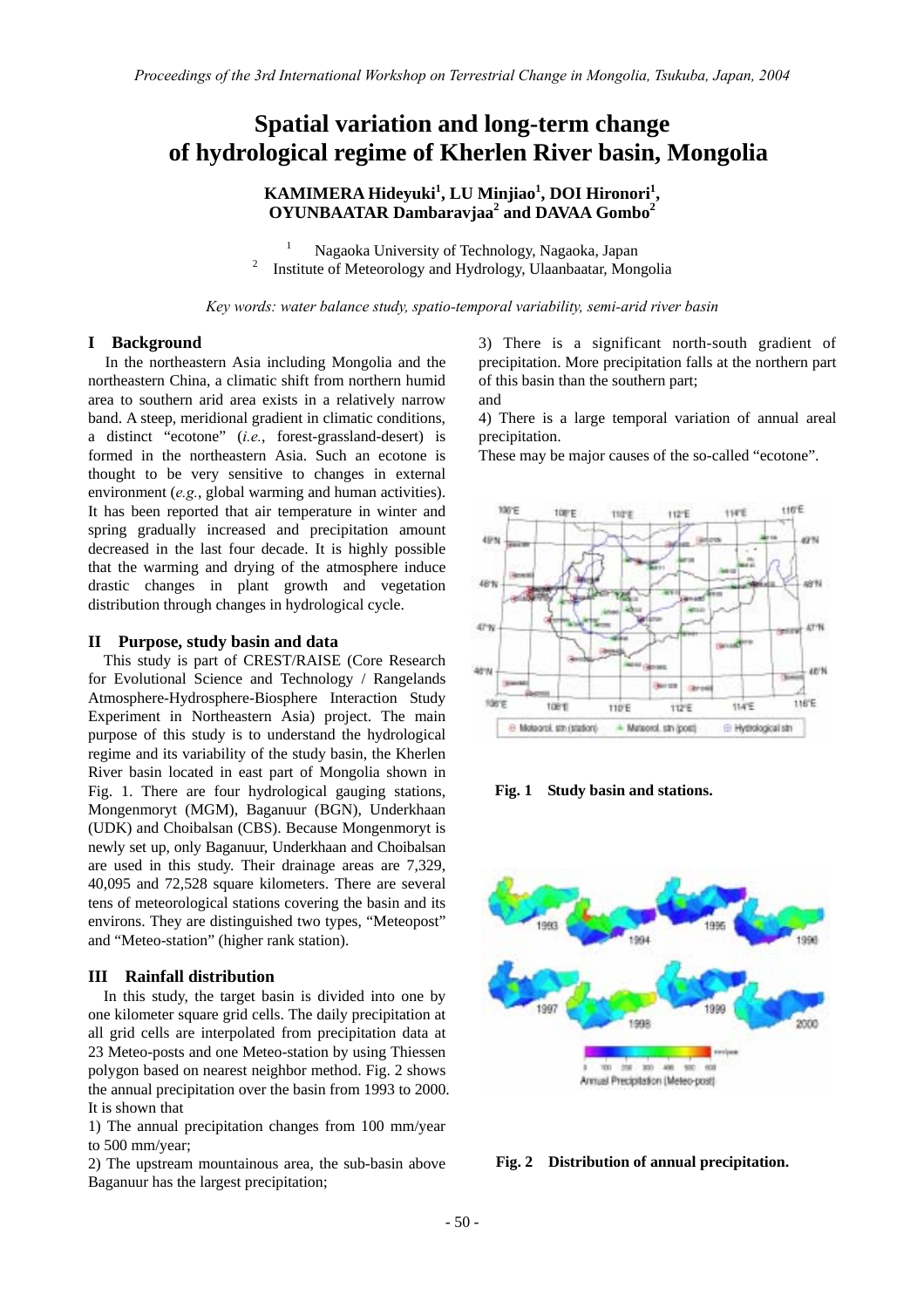#### **IV Water balance of three sub-basins**

The water balance of three sub-basins, the sub-basin above Baganuur (above BGN), the tributary area between Baganuur and Underkhaan (BGN to UDK) and the tributary area between Underkhaan and Choibalsan (UDK to CBS) are considered. The drainage areas are 7,329, 32,766 and 32,433 square kilometers respectively. For dividing into sub-basins and estimating of drainage areas, we use HYDRO1k produced by USGS (Geological Survey, 1999). HYDRO1k is a geographic database developed to provide comprehensive and consistent global coverage of topographically derived data sets, including streams, drainage basins and ancillary layers derived from the USGS' 30 arc-second digital elevation model of the world (GTOPO30). Fig. 3 shows the location of these sub-basins. Fig. 4 shows the water balance of these sub-basins. For each sub-basin, we have water balance equation as following:

$$
E = P - \delta Q \tag{1}
$$

$$
\delta Q = Q_{in} - Q_{out} \tag{2}
$$

where  $P$  is precipitation;  $E$  is evapotranspiration;  $Q_{in}$  is the inflow from upstream area; and *Qout* the outflow. Runoff generated within the sub-basin is included in *δQ*. For sub-basin above Baganuur,  $Q_{in} = 0$ . Because the river get completely frozen during cold season, the water balance is taken for the period from May to September. Also almost all precipitation is concentrated in this period. And we assume that storage tendency is zero.

From Fig. 4, it is shown that

1) For two downstream sub-basins, *δQ* are almost zero. This means locally generated runoff do not contribute to the increase of river discharge;

2) The upstream sub-basin, above Baganuur is the main source area of the Kherlen River basin.

# **V Interaction between the river system and the hillslopes**

 As described above, two downstream sub-basins do not contribute to the increase of the river discharge. In order to know the amount of locally generated runoff and where does the runoff disappear, we consider the water balance of the river system and the hillslopes separately. The river system with open water surface is identified by using Landsat TM (Thematic Mapper) data (Tucker *et al.*, 2004). We have two water balance equations:

for the hillslopes,

$$
P - E_H - R_H + R_R \frac{A_R}{A_H} = 0 \tag{3}
$$

for the river system,



**Fig. 3 Location of three sub-basins. Upper, middle and lower sub-basins are above Baganuur, Baganuur to Underkhaan, and Underkhaan to Choibalsan respectively.** 



**Fig. 4 Interannual change of water balance of three sub-basins.**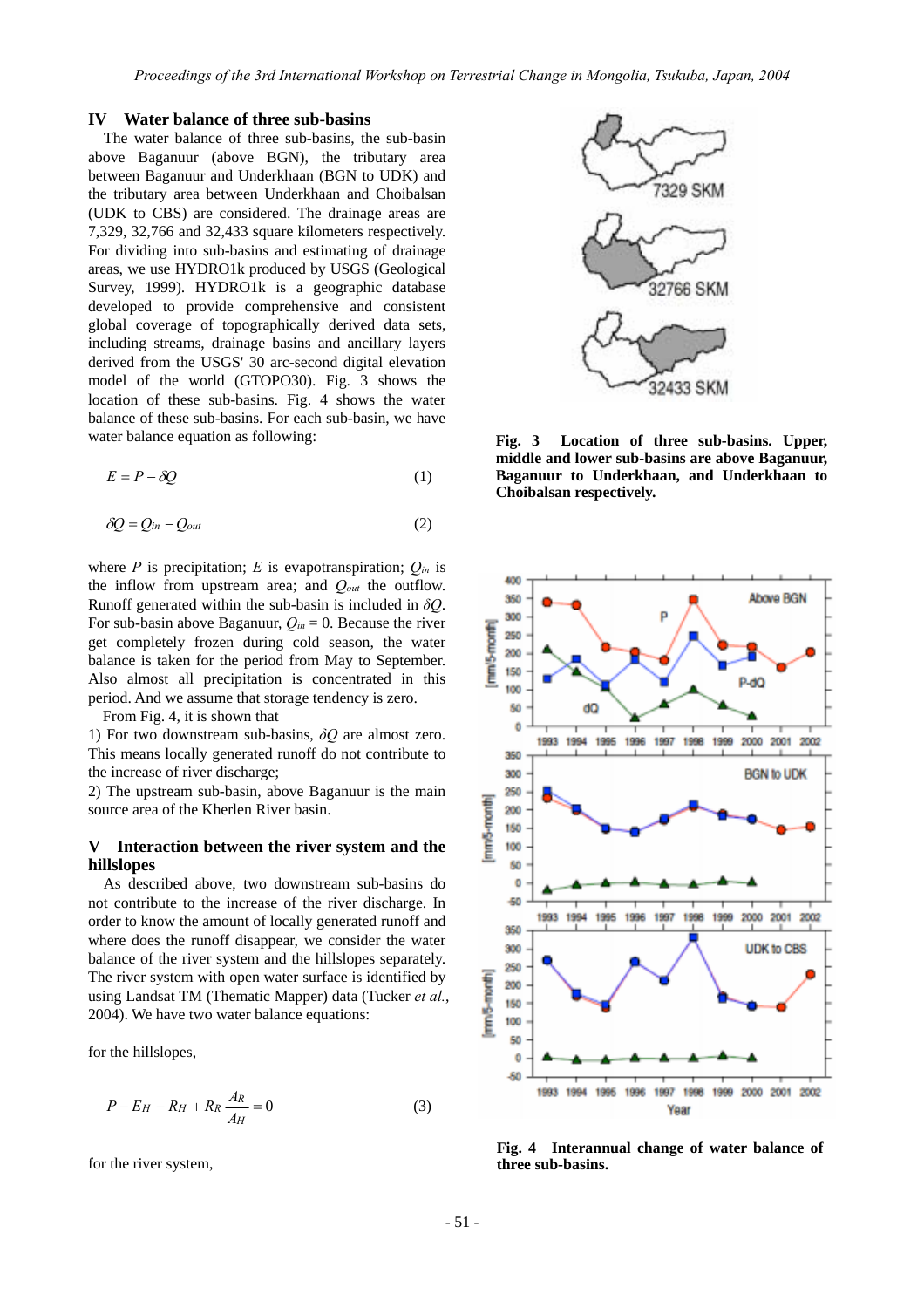$$
P - E_H - R_H + R_R \frac{A_R}{A_H} - \delta Q \frac{A_R + A_H}{A_R} = 0 \tag{4}
$$

where subscripts *H* and *R* indicate the hillslopes and the river system; *A* denotes the areas; *E<sub>H</sub>* is evapotranspiration from terrestrial surface; *ER* is evaporation from river water surface;  $R_H$  is runoff generated on the hillslopes and flows to the river system; and  $R_R$  is seepage from river system to surrounding area. For the same reason, the water balance is taken for the period from May to September. And we assume that storage tendency is zero.

**1. Identification of river surface** 

In this study, the Landsat TM data, called "GeoCover" and produced by the EarthSat (Earth Satellite Corporation) for NASA (National Aeronautics and Space Administration), is used to identify the land surface condition. At first, a mask is made to mask out the mountainous area. Then the masked area is classified into ten classes by using K-means clustering algorithm (non-hierarchical method). Finally, these classes are merged into two classes, river surface and land surface. The water surface areas on each sub-basin, above Baganuur, Baganuur to Underkhaan and Underkhaan to Choibalsan, are 82 (1.12%), 315 (0.96%) and 318 (0.98%) square kilometers respectively.

#### **2. Calculation of potential evaporation**

The evaporation from river surface is considered to be the potential evaporation which is estimated by following bulk formula:

$$
E_R = E_P = \rho C_E V \big[ q_s \big( T_s \big) - q_a \big] \tag{5}
$$

where  $T_s$  is surface temperature;  $q_s(T_s)$  is saturated specific humidity at *Ts*; *qa* is specific humidity of the air; *V* is wind velocity;  $\rho$  is density of the air; and  $C_E$  is the bulk transfer coefficient.

#### **3. Calculation of land surface evapotranspiration**

From the water balance equations for the river system and the hillslopes, we can derive

$$
E_H = (P - \delta Q) \frac{A_H + A_R}{A_H} - E_R \frac{A_R}{A_H}
$$
(6)

and calculate the evapotranspiration from land surface. Fig. 5 shows the evapotranspiration from land surface, and evaporation from river water surface from all three sub-basins.

#### **4. How large is the river seepage?**

For the hillslopes,  $R_R - R_R(A_R/A_H)$  means the net amount of water flowing to the river system, and can be calculated from  $P - E_H$ . As shown in Fig. 6, it is always plus for sub-basin above Baganuur. However, it becomes minus in some years for other two sub-basins. This means the river seepage may be larger than runoff. Considering the area of the hillslopes is much larger than that of the river system, this is a very big loss.



**Fig. 5 Interannual change of river evaporation and land surface evapotranspiration.** 



**Fig. 6 Interannual change of net amount of water flowing into the river system.**